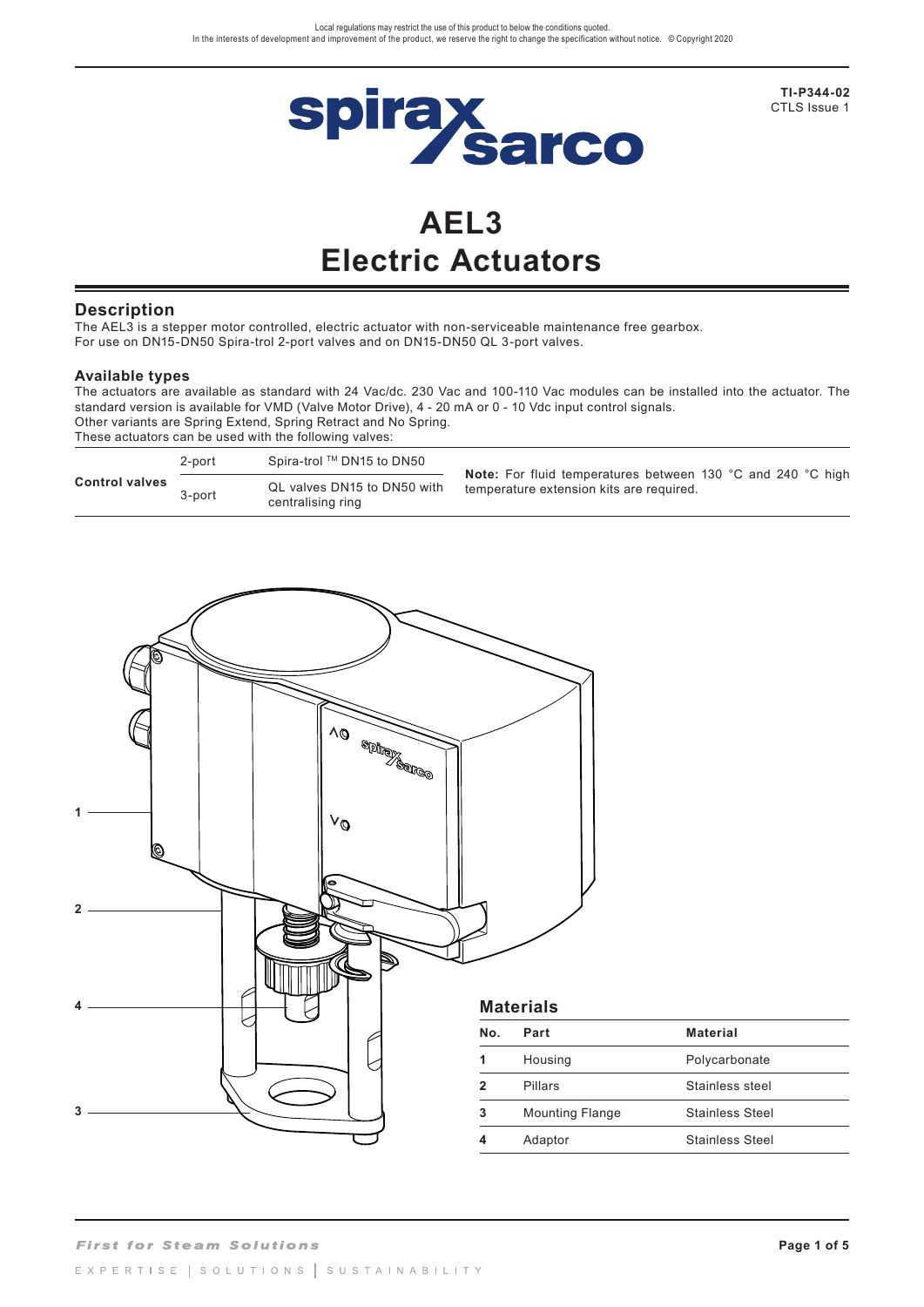# **Technical data**

| Supply voltage                                                                                                | 24 Vac/dc (modules for 230 Vac, 100-110 Vac,) (+/-15%)         |
|---------------------------------------------------------------------------------------------------------------|----------------------------------------------------------------|
| <b>Supply frequency</b>                                                                                       | 50 Hz/60 Hz/continuous                                         |
| <b>Maximal power consumption W</b><br>Note: power consumption is relative to 50/60 Hz/continuous respectively | 12 W (24 Vac/dc)<br>28 VA (230 and 100-110 Vac)                |
| Stroke mm (maximum)                                                                                           | 20                                                             |
| Actuator speed mm/s (s/mm)<br>Note: Speed is selectable within the actuator.                                  | 0.5 (Factory set), 0.25 or 0.16 (2, 4 or 6)                    |
| <b>Enclosure rating</b>                                                                                       | IP66 EN60529                                                   |
| Actuator thrust kN (maximum)                                                                                  | 2                                                              |
| <b>Ambient limits</b>                                                                                         | -10 °C to +55 °C, <95% humidity                                |
| Storage temperature                                                                                           | -20 $^{\circ}$ C to +70 $^{\circ}$ C                           |
| <b>Altitude</b>                                                                                               | $\leq$ 2000 m (6 562 ft) above sea level                       |
| Valve control input                                                                                           | VMD: 24 V, 100-110 V or 230 V. Signal: 4 - 20 mA or 0 - 10 Vdc |
| Active valve position feedback                                                                                | 0 - 10 Vdc; load > 2500 Ohm                                    |
| <b>Status indication</b>                                                                                      | 2 LEDs indicate the status and error                           |
| Duty cycle spring return                                                                                      | $>40,000$ cycles                                               |

|                                 | For fluid temperatures between 130 °C and 180 °C. |
|---------------------------------|---------------------------------------------------|
| High temperature extension kits | For fluid temperatures between 180 °C and 240 °C. |
| Auxiliary switches              |                                                   |
| Power modules                   | For 230 Vac and 100-110 Vac                       |

# **Approvals**

Type of protection IP66 (EN60529) Protection class III (IEC 60730)

EMC Directive: 2014/30/EU, EN 61000-6-1, EN 61000-6-2, EN 61000-6-4 LV Directive: 2014/35/EU EN 60730-1, EN 60730-2-14

Over-voltage categories III Degree of contamination III

UL - UL873

cUL - CSA-C22.2 No. 24-93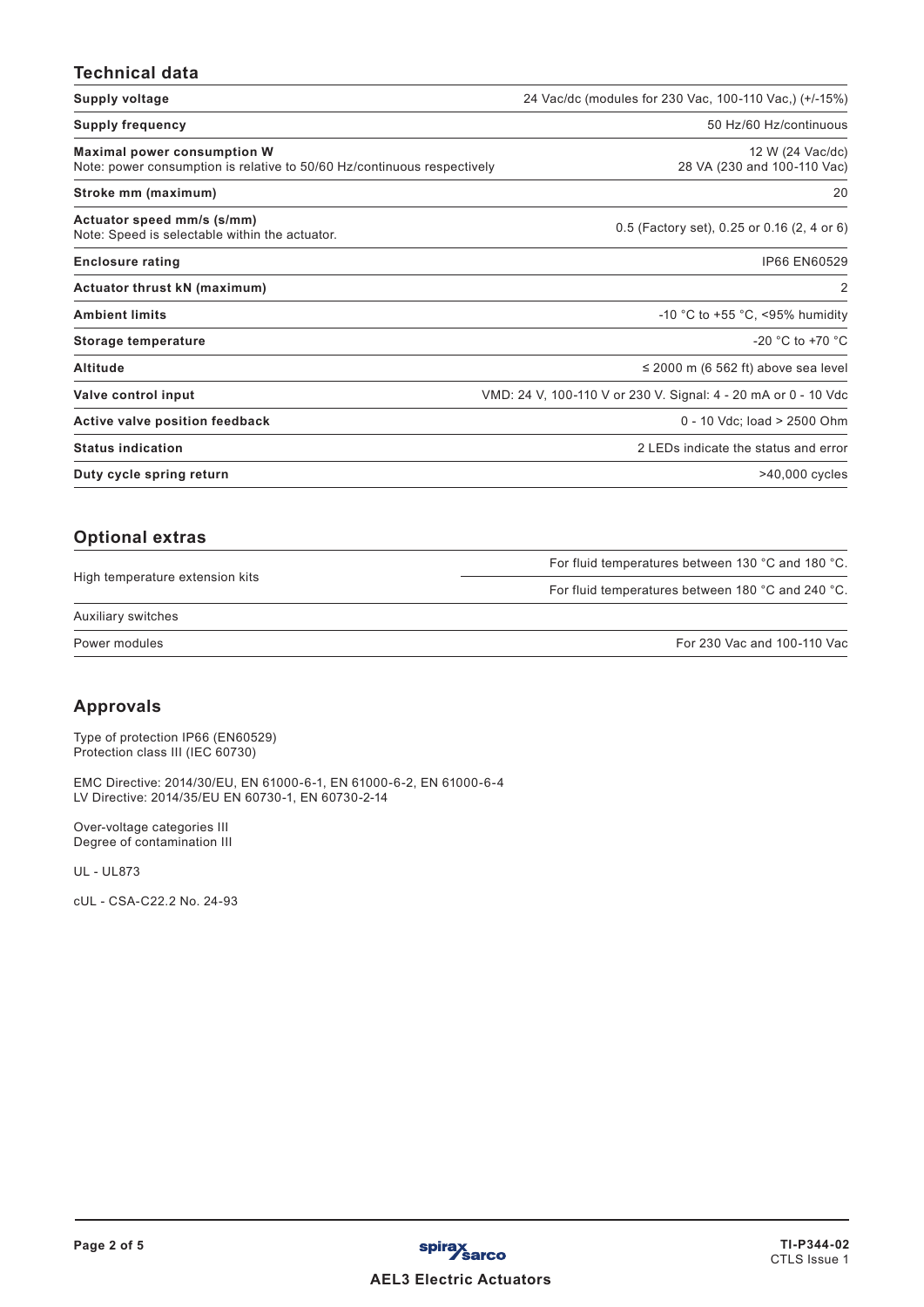# **Maximum differential pressures**

|                         |                          | <b>Theoretical Maximum Differential Pressure (bar)</b> |              |      |                                   |      |          |                    |          |                         |     |             |          |
|-------------------------|--------------------------|--------------------------------------------------------|--------------|------|-----------------------------------|------|----------|--------------------|----------|-------------------------|-----|-------------|----------|
|                         |                          | <b>DN15</b>                                            |              |      | <b>DN25</b><br><b>DN20</b>        |      |          | <b>DN32</b>        |          | <b>DN40</b>             |     | <b>DN50</b> |          |
| Actuator<br>designation | <b>Min thrust</b><br>(N) | ш<br>ш.<br>눈                                           | raphite<br>O | PTFE | phite<br>$\overline{\sigma}$<br>ඏ | PTFE | Graphite | ш<br>щ<br>$\Omega$ | Graphite | phite<br>PTFE<br>ᢐ<br>ტ |     | PTFE        | Graphite |
| AEL3E                   |                          |                                                        |              |      |                                   |      |          |                    |          |                         |     |             |          |
| AEL3R                   | 2000                     | 40.0                                                   | 40.0         | 40.0 | 40.0                              | 39.1 | 31.2     | 30.7               | 24.6     | 11.5                    | 8.8 | 7.5         | 5.6      |
| AEL3X                   |                          |                                                        |              |      |                                   |      |          |                    |          |                         |     |             |          |

## **Class IV Shut off, Flow under – Maximum differential pressure for Spira-trol valve with metal seat\***

\* Refer to technical information section for temperature limitations.

### **Class VI Shut off, Flow under – Maximum differential pressure for Spira-trol valve with soft seat\***

|                         |                   | <b>Theoretical Maximum Differential Pressure (bar)</b> |              |                  |                      |                      |              |                         |              |                                     |        |             |     |
|-------------------------|-------------------|--------------------------------------------------------|--------------|------------------|----------------------|----------------------|--------------|-------------------------|--------------|-------------------------------------|--------|-------------|-----|
|                         |                   | <b>DN15</b>                                            |              | <b>DN20</b>      |                      |                      | <b>DN25</b>  |                         | <b>DN32</b>  | <b>DN40</b>                         |        | <b>DN50</b> |     |
| Actuator<br>designation | Min thrust<br>(N) | ш<br>⊭<br>$\Omega$                                     | raphite<br>O | ш<br>똩<br>$\sim$ | Ф<br>phite<br>ω<br>ඏ | ш<br>푼<br><u>َمَ</u> | raphite<br>O | ш<br>щ<br>⊢<br>$\Omega$ | raphite<br>O | phite<br>ш<br>匿<br>ω<br>ග<br>$\sim$ | ш<br>E | Graphite    |     |
| AEL3E                   |                   |                                                        |              |                  |                      |                      |              |                         |              |                                     |        |             |     |
| AEL3R                   | 2000              | 40.0                                                   | 40.0         | 40.0             | 40.0                 | 40.0                 | 38.5         | 35.5                    | 29.4         | 14.6                                | 12.0   | 10.2        | 8.3 |
| AEL3X                   |                   |                                                        |              |                  |                      |                      |              |                         |              |                                     |        |             |     |

\* Refer to technical information section for temperature limitations.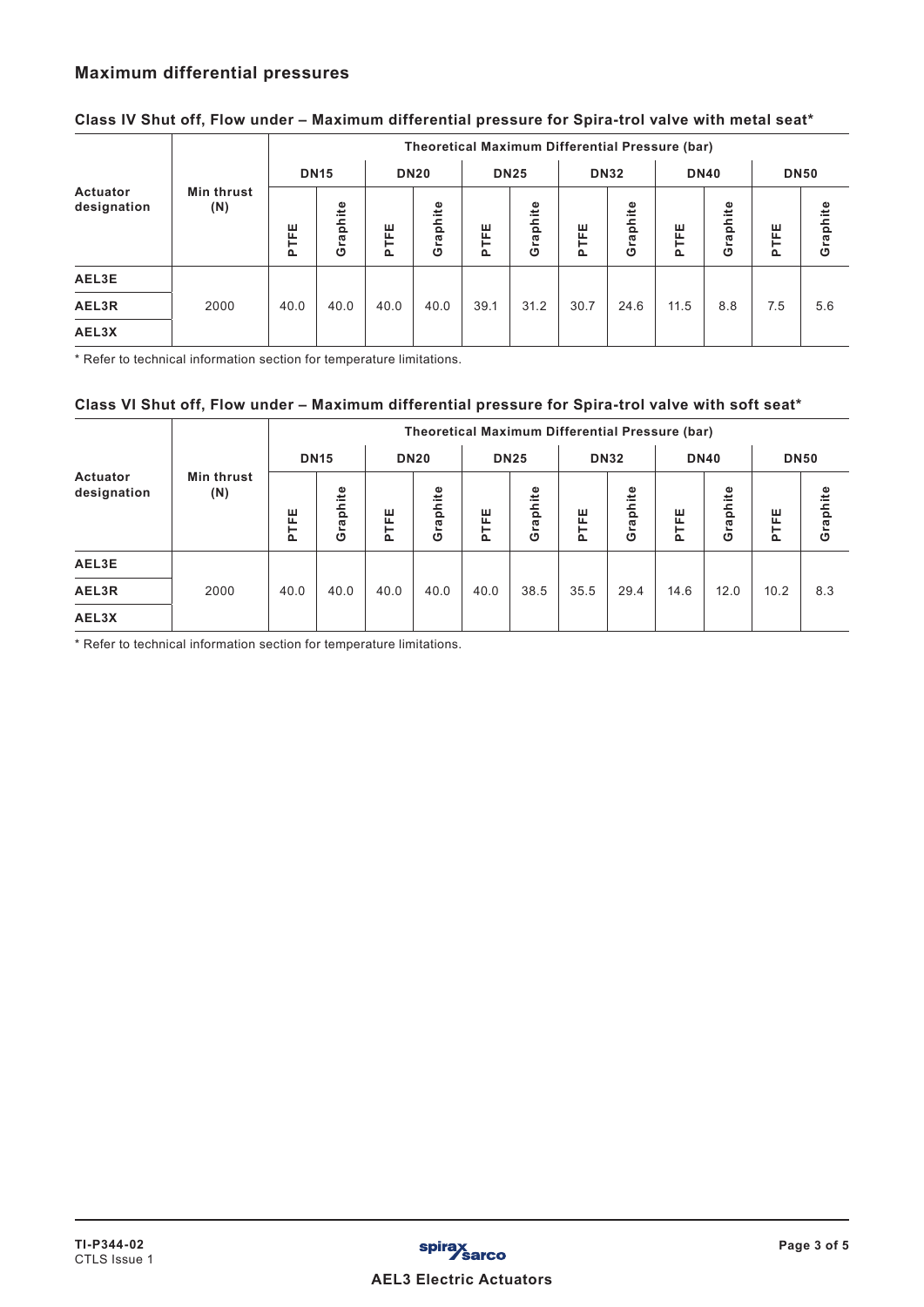## **Dimensions (approximate) in mm**